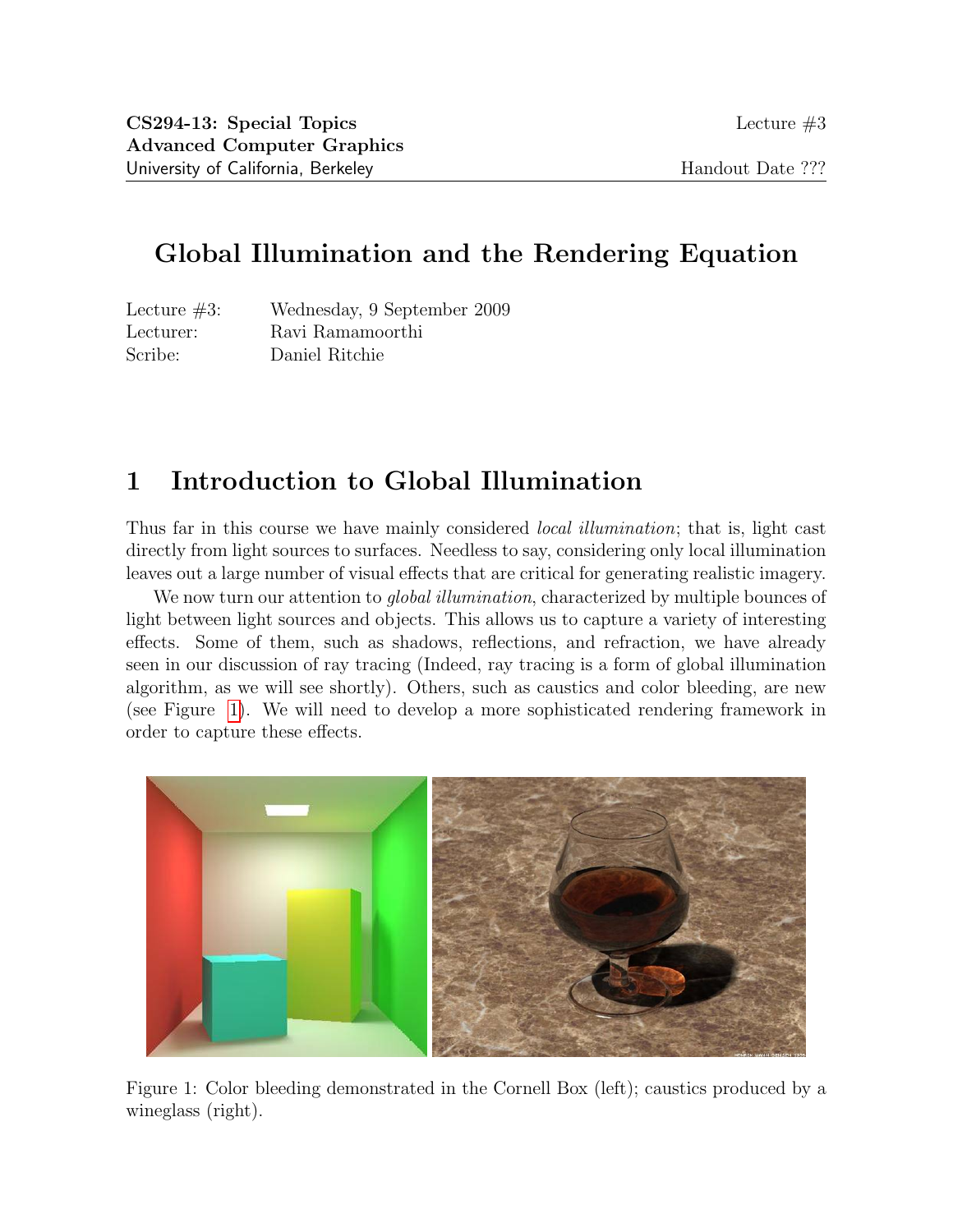Diffuse Inter-reflection/Color Bleeding: Diffuse inter-reflection refers to indirect light reflected off of diffuse surfaces onto nearby surfaces. In particular, if the diffuse surfaces have strong coloration, this leads to *color bleeding*, wherein the color of one surface appears to leak, or bleed, onto nearby surfaces. The Cornell box, originally designed by early global illumination researchers at Cornell University, is a classic testing environment for global illumination algorithms.

Caustics: When light focuses through a dielectric object, it produces a bright spot known as a caustic. An effect not reproducible by conventional radiosity methods, it has been the subject of much investigation in the late 1980's, 1990's, and even today.

## 2 Overview

In this lecture, we'll present a unified theory for all global illumination methods, including ray tracing, path tracing, and radiosity.

We'll first review the reflectance equation, then derive the Rendering Equation [Kajiya 86], a more complete description of light transport. This, it turns out, will give us a unified framework for all of our global illumination algorithms. We'll then discuss existing approaches to global illumination as special cases of Kajiya's Rendering Equation.

We'll give particular attention to deriving the equations for radiosity, a method for solving a simplified version of the Rendering Equation by assuming that all surfaces are perfect Lambertian (diffuse) reflectors. Path tracing, another popular global illumination algorithm, will be discussed in the next set of lectures.



<span id="page-1-0"></span>Figure 2: Local geometry for the reflectance equation.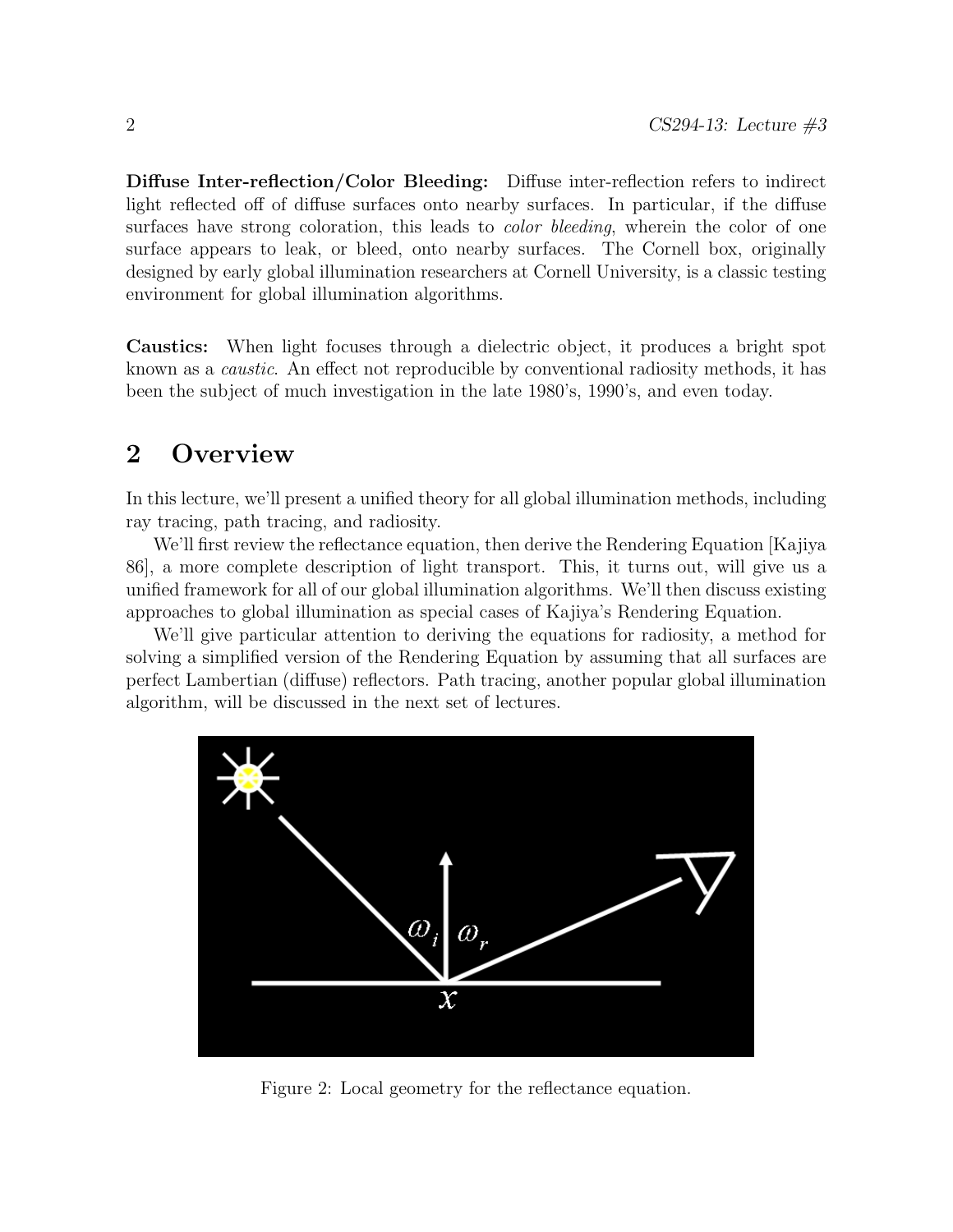## 3 Deriving the Rendering Equation

Recall the reflectance equation (Figure [2\)](#page-1-0):

$$
L_r(x, \omega_r) = L_e(x, \omega_r) + L_i(x, \omega_i) f(x, \omega_i, \omega_r) (\omega_i \cdot n)
$$

This equation describes the reflected radiance  $L_r$  from a surface x in direction  $\omega_r$ due to incident radiance  $L_i$  from a single light source. To bring this equation closer to a global description of light transport, we can first extend it to a sum over all light sources in the scene:

$$
L_r(x, \omega_r) = L_e(x, \omega_r) + \sum L_i(x, \omega_i) f(x, \omega_i, \omega_r) (\omega_i \cdot n)
$$

This, however, is still an oversimplification. The incident irradiance on a surface is not all due to direct light sources; as we've seen, a significant portion of it comes from light reflected off of other nearby surfaces.



<span id="page-2-0"></span>Figure 3: Local geometry for the rendering equation.

To capture this idea, we will generalize our equation. Instead of a sum over light sources, we can integrate over all solid angles in the visible hemisphere. We also replace the incident radiance  $L_i$  with the reflected radiance  $L_r$  from some other surface in the scene:

$$
L_r(x, \omega_r) = L_e(x, \omega_r) + \int_{\Omega} L_i(x, \omega_i) f(x, \omega_i, \omega_r) \cos \theta_i d\omega_i
$$
  
=  $L_e(x, \omega_r) + \int_{\Omega} L_r(x', -\omega_i) f(x, \omega_i, \omega_r) \cos \theta_i d\omega_i$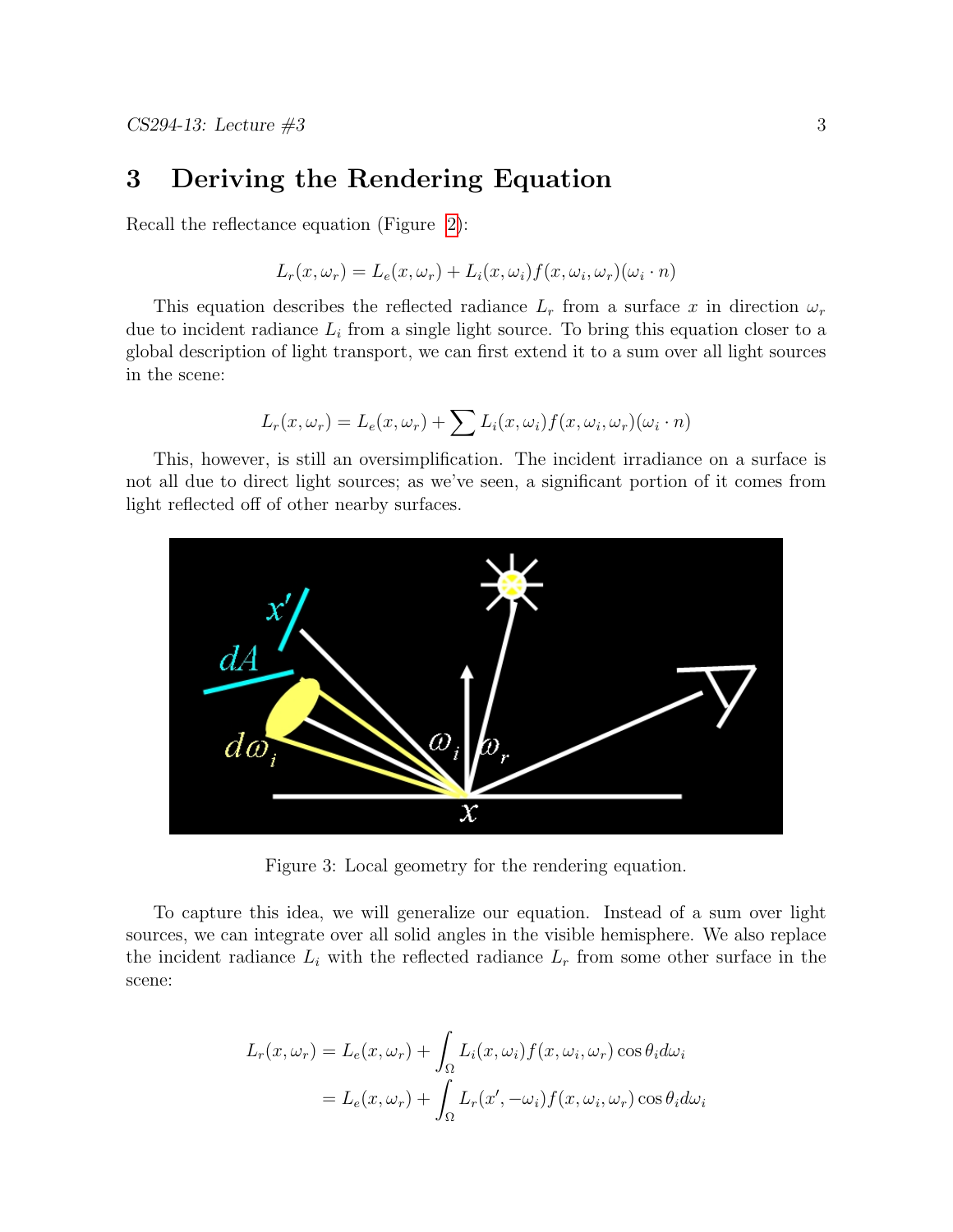Light sources can be represented as emissive surfaces, so this equation is now fully general (see Figure [3\)](#page-2-0).

This equation now globally describes the light transport in a scene, so we ought to be able to celebrate at this point. However, we've also gotten ourselves into a bind. In order to know the reflected radiance from a surface, we need to know the incident radiance from the other surfaces in the scene–but in order to know that, we need to know the reflected radiance from those surfaces, too! Put another way, "In order to know  $L_r$ , we must first know  $L_r$ ."

In the equation above,  $L_e$  and  $f$  are known. The crux of the problem lies with the fact that the unknown quantity  $L_r$  is on the left-hand side of the equation and inside the integral. Fortunately for us, this type of problem has already been the subject of extensive study. In the mathematics community, it is known as a Fredholm Integral Equation of the second kind and has the following canonical form:

$$
l(u) = e(u) + \int l(v)K(u, v)dv
$$

where l is the unknown, e is known, and K is the kernel of the integral equation. For the inquisitive, more information is available [here.](http://en.wikipedia.org/wiki/Fredholm_integral_equation)

## 4 Solving the Rendering Equation

The Rendering Equation seems impenetrable as we've currently written it. Let's apply some linear operator theory to make things more manageable.

#### 4.1 Linear Operator Theory

A linear operator acts on functions the way a matrix acts on vectors. In fact, one can think of a real-valued function as an infinite-dimensional vector where each "element" gives the value of the function when it is evaluated at a particular point.

$$
h(u) = (M \circ f)(u)
$$

Where M is a linear operator and f and h are functions of  $u$ .

Just like in the discrete linear algebra with which we're familiar, basic linearity rules still hold (they are called linear operators, after all):

$$
M \circ (af + bg) = a(M \circ f) + b(M \circ g)
$$

Many common operations on functions can be expressed as linear operators, including (and of interest to us) differentiation and integration:

$$
(K \circ f)(u) = \int k(u, v) f(v) dv
$$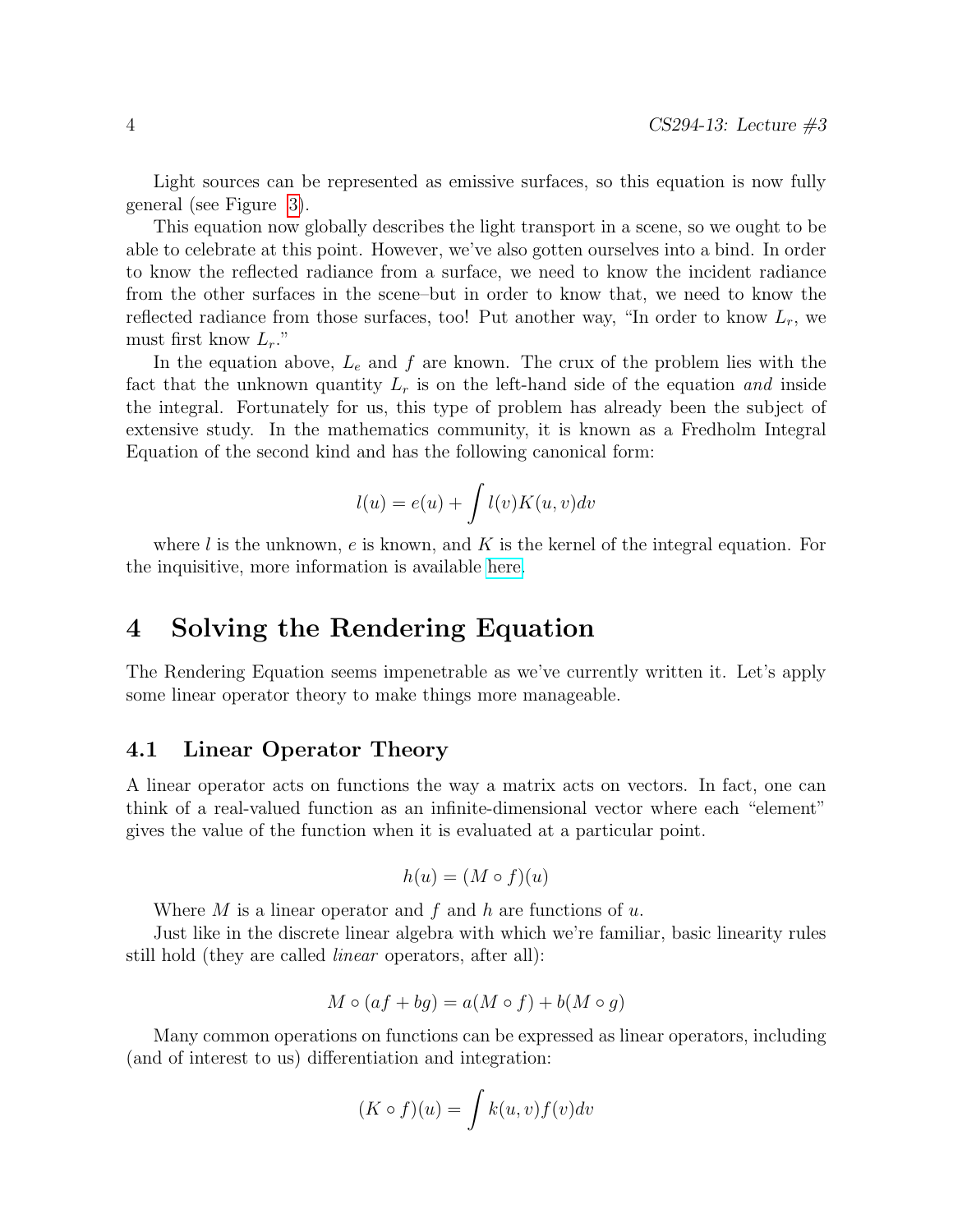$$
(D \circ f)(u) = \frac{df}{du}(u)
$$

We also define the idenity operator  $I$ , analagous to the identity matrix in the discrete case, to be the operator that takes every function to itself. In other words,  $I \circ f = f$  for all functions f.

#### 4.2 Solving in Linear Operator Form

With this new knowledge at our disposal, we can rewrite the Rendering Equation in linear operator form:

$$
L = E + KL
$$

Here,  $K$  is the operator representing integration against the kernel (which in our case is the BRDF f modulated by a cosine factor). E and L represent  $L_e$  and  $L_r$ –not the functions evaluated at a particular location and direction, but the functions themselves. If discretized,  $E$  becomes the vector of known light sources,  $L$  is the unknown reflected radiance at each measured surface point and outgoing angle, and K (which characterizes the reflectance of light around the scene) is typically called the *light transport matrix*.

With this notational simplification in place, it becomes straightforward to solve the Rendering Equation:

$$
L = E + KL
$$
  
\n
$$
IL - KL = E
$$
  
\n
$$
(I - K)L = E
$$
  
\n
$$
L = (I - K)^{-1}E
$$
  
\n
$$
= (I + K + K^2 + K^3 + \ldots)E
$$
  
\n
$$
= E + KE + K^2E + K^3E + \ldots
$$

The last two steps invoke the binomial series expansion of  $(I - K)^{-1}$ .

This result, in addition to its simplicity, has an amazingly intuitive physical explanation. The first term,  $E$ , gives the emission directly from the light sources. The next term, KE, describes the direct illumination on surfaces. The following term,  $K^2E$ , represents one-bounce indirect lighting. This sequence continues indefinitely, with the  $(n-2)^{nd}$ term representing  $n$ -bounce indirect lighting. If we sum up infinitely many terms in this sequence, the sum converges to the exact solution of the Rendering Equation (see Figure [4\)](#page-5-0).

#### 4.3 Practical Approaches

Solving the Rendering Equation analytically proves intractably difficult. Instead, approximation solutions are used in practice.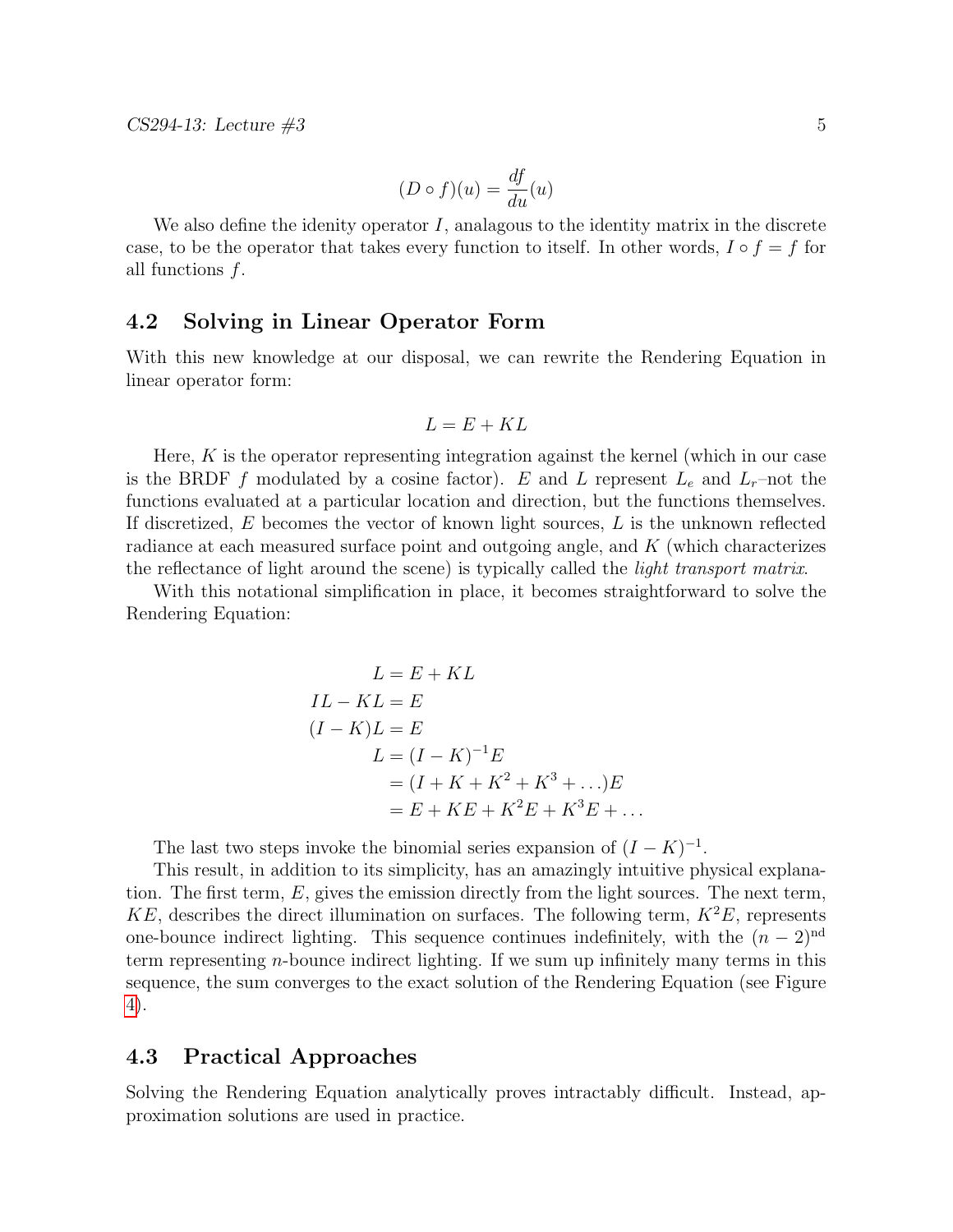# $K \circ K \circ L_e$  $K \circ L_{e}$  $K \circ K \circ K \circ L$  $L_{\rm e}$  $L_{\rm c} + \cdots K^2 \circ L_{\rm c}$  $L_e + \cdots K^3 \circ L_e$  $L_{\rm c} + K \circ L_{\rm c}$  $L_{\scriptscriptstyle e}$

# **Successive Approximation**

CS348B Lecture 13

Pat Hanrahan, Spring 2009

<span id="page-5-0"></span>Figure 4: Accumulating successive bounces of light.

Finite element methods and Monte Carlo methods are the two most popular categories of algorithms used to solve the Rendering Equation. Finite element methods employ some form of discretization to reduce the Rendering Equation to a matrix equation. By contrast, Monte Carlo methods sample possible light paths, generating a statistical estimate of the appearance of a scene. Radiosity is a commonly-used incarnation of the finite element method, and ray/path tracing is a popular Monte Carlo approach.

Radiosity initially garnered much attention and excitement in the 1980's and early 90's with its ability to render complex diffuse inter-reflection. However, radiosity methods struggle with capturing complex (angle-dependent) reflectance as the scene must be discretized in greater than three dimensions. This leads to difficult meshing problems. As a result, Monte Carlo methods have surpassed radiosity and other finite element methods in popularity. However, radiosity is still frequently used in fields like architecture, where the scenes to be rendered typically behave in a mostly diffuse manner, and the ability to compute illumination once and then render interactive fly-throughs is highly desirable.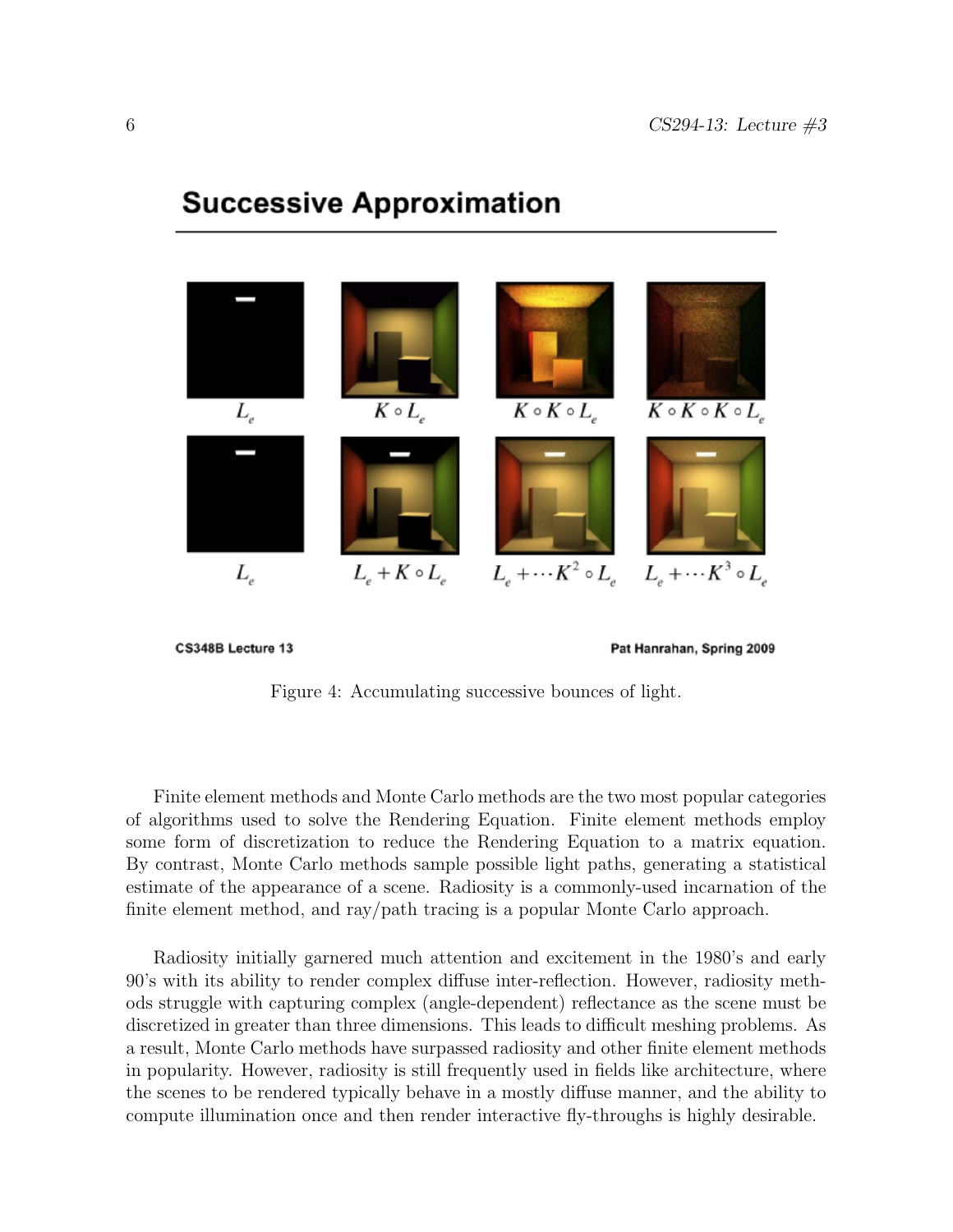# 5 The (Final) Rendering Equation

As we have thus far derived it, the Rendering Equation has this form:

$$
L_r(x, \omega_r) = L_e(x, \omega_r) + \int_{\Omega} L_r(x', -\omega_i) f(x, \omega_i, \omega_r) \cos \theta_i d\omega_i
$$

In a practical setting, integrating over the visible hemisphere is sometimes cumbersome or insufficient. It's much more convenient to integrate over all visible surfaces in the scene. To make this change of variables, we must first derive the equivalent form of  $d\omega_i$ :



Figure 5: Deriving the surface parameterization of the rendering equation.

Now the Rendering Equation looks like this:

$$
L_r(x, \omega_r) = L_e(x, \omega_r) + \int_{\text{all visible } x'} L_r(x', -\omega_i) f(x, \omega_i, \omega_r) \frac{\cos \theta_i \cos \theta_o}{\left\| x - x' \right\|^2} dA'
$$

This is still cumbersome, as the domain of the integral has become somewhat awkward. We can make it an integral over all surfaces in the scene if we introduce a binary visibility function  $V$ :

$$
L_r(x, \omega_r) = L_e(x, \omega_r) + \int_{\text{all } x'} L_r(x', -\omega_i) f(x, \omega_i, \omega_r) G(x, x') V(x, x') dA'
$$

$$
G(x, x') = G(x', x) = \frac{\cos \theta_i \cos \theta_o}{\|x - x'\|^2}
$$

In this last step, we've also packaged up some terms into  $G$ , which we call the *geometry* factor. We now have, modulo minor notational differences, the canonical form of the Rendering Equation.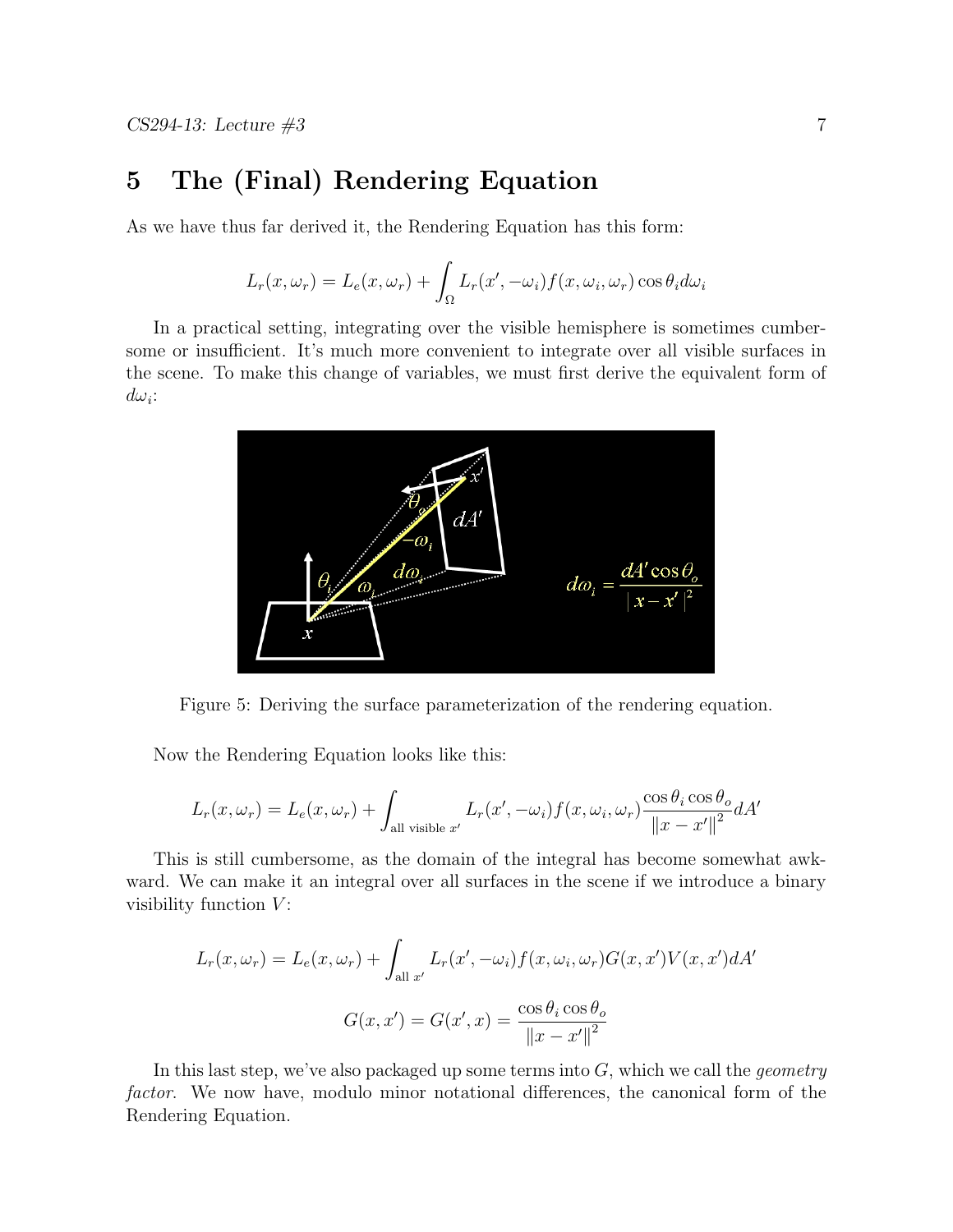#### 5.1 The Radiosity Equation

Without much extra work, we can also derive the discretized version of the Rendering Equation used by the radiosity method.

Given radiosity's assumption that all surfaces are perfectly diffuse, we can first drop the angular dependence of all terms in our equation:

$$
L_r(x) = L_e(x) + f(x) \int_S L_r(x') G(x, x') V(x, x') dA'
$$

Note that this also allows us to move the BRDF  $f$  outside the integral entirely.

Next, by convention, we change variables from radiance and BRDF to radiosity and albedo:

$$
B(x) = E(x) + \rho(x) \int_{S} \frac{B(x')G(x, x')V(x, x')}{\pi} dA'
$$

This equation concisely expresses the conservation of light energy at all points in space.



<span id="page-7-0"></span>Figure 6: Deriving form factors for the radiosity equation.

We now take the plunge and discretize this equation over surfaces  $i, j$  in the scene:

$$
B_i = E_i + \rho_i \sum_j B_j F_{j \to i}
$$

The newly introduced term  $F_{j\rightarrow i}$  is the *form factor* between i and j. Simply put, it is the fraction of light energy leaving surface patch  $j$  that arrives anywhere on patch  $i$ (see Figure [6\)](#page-7-0). Methods exist to analytically compute form factors between two general polygons [Schroder & Hanrahan 93], but it is often necessary to compute form factors via